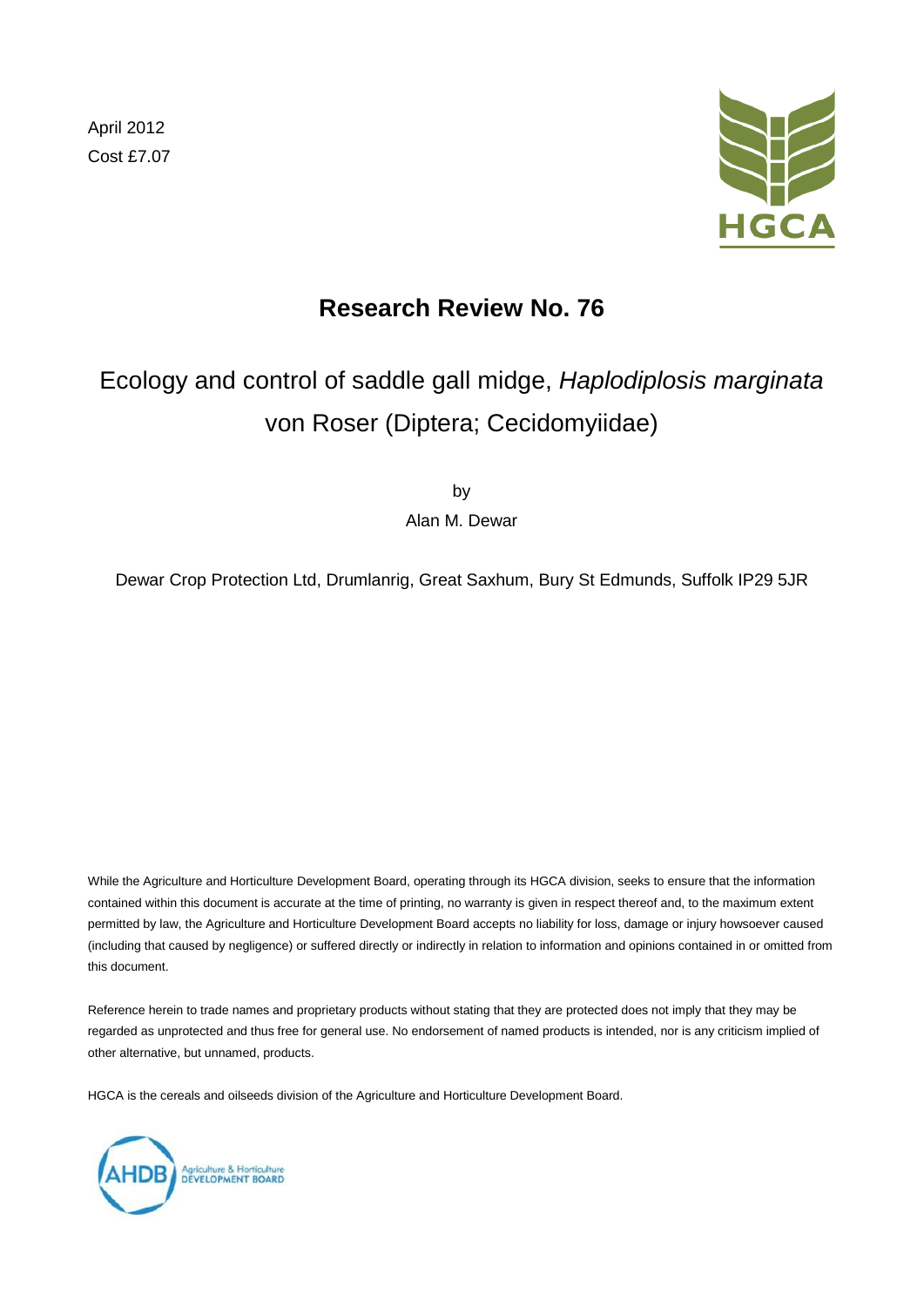# **CONTENTS**

| $\mathbf{1}$ . |        |  |  |  |  |  |
|----------------|--------|--|--|--|--|--|
| 2.             |        |  |  |  |  |  |
| 3.             |        |  |  |  |  |  |
| $\mathbf{4}$   |        |  |  |  |  |  |
| 5.             |        |  |  |  |  |  |
| 6.             |        |  |  |  |  |  |
| 7.             |        |  |  |  |  |  |
|                | 7.1.   |  |  |  |  |  |
|                | 7.2.   |  |  |  |  |  |
| 8.             |        |  |  |  |  |  |
|                | 8.1.   |  |  |  |  |  |
|                | 8.2.   |  |  |  |  |  |
|                | 8.2.1. |  |  |  |  |  |
|                | 8.2.2. |  |  |  |  |  |
|                | 8.3.   |  |  |  |  |  |
|                | 8.4.   |  |  |  |  |  |
| 9.             |        |  |  |  |  |  |
| 10.            |        |  |  |  |  |  |
| 11.            |        |  |  |  |  |  |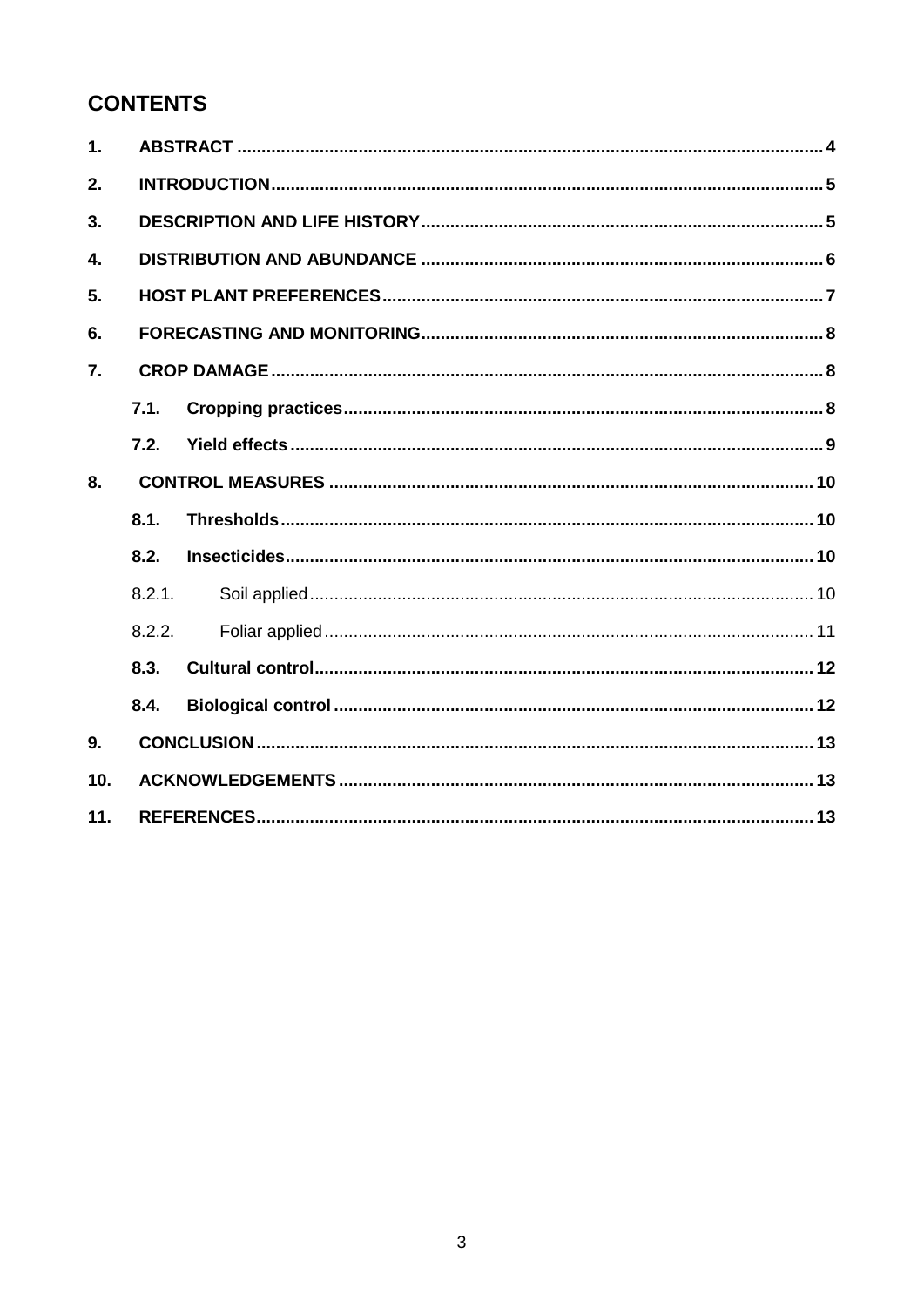# **1. ABSTRACT**

The saddle gall midge, *Haplodiplosis marginata*, is a sporadic pest in the UK and central and northern Europe.

Adults emerge from overwintering sites in the soil to mate and lay eggs on cereals (primarily wheat and barley, rarely oats) and grasses, especially couch grass, *Agropyron repens,* at the stem extension stage (GS31-39). Eggs hatch and larvae crawl down the stem to feed under the leaf sheath, where their feeding causes characteristic saddle-shaped galls. These galls restrict movement of nutrients to the ears, resulting in weak stems and small or blind ears. This causes yield losses when there are more than 5-7 galls per tiller. Damage is locally important on heavy soil types where wheat and/or barley are grown in continuous rotation.

Cultural control is best achieved by including a non-cereal crop, such as sugar beet or oilseed rape, in the rotation, as the adults do not fly far from their emergence locations.

There are no label recommendations for chemical control of saddle gall midge but some control can be obtained by one or two applications of insecticides applied to control other pests. Pyrethroids, such as alpha-cypermethrin, deltamethrin, esfenvalerate and lambda-cyhalothrin, and organophosphorous products, such as dimethoate, may give good control when the timing of applications is targeted at the moment eggs hatch and larvae migrate down the stem.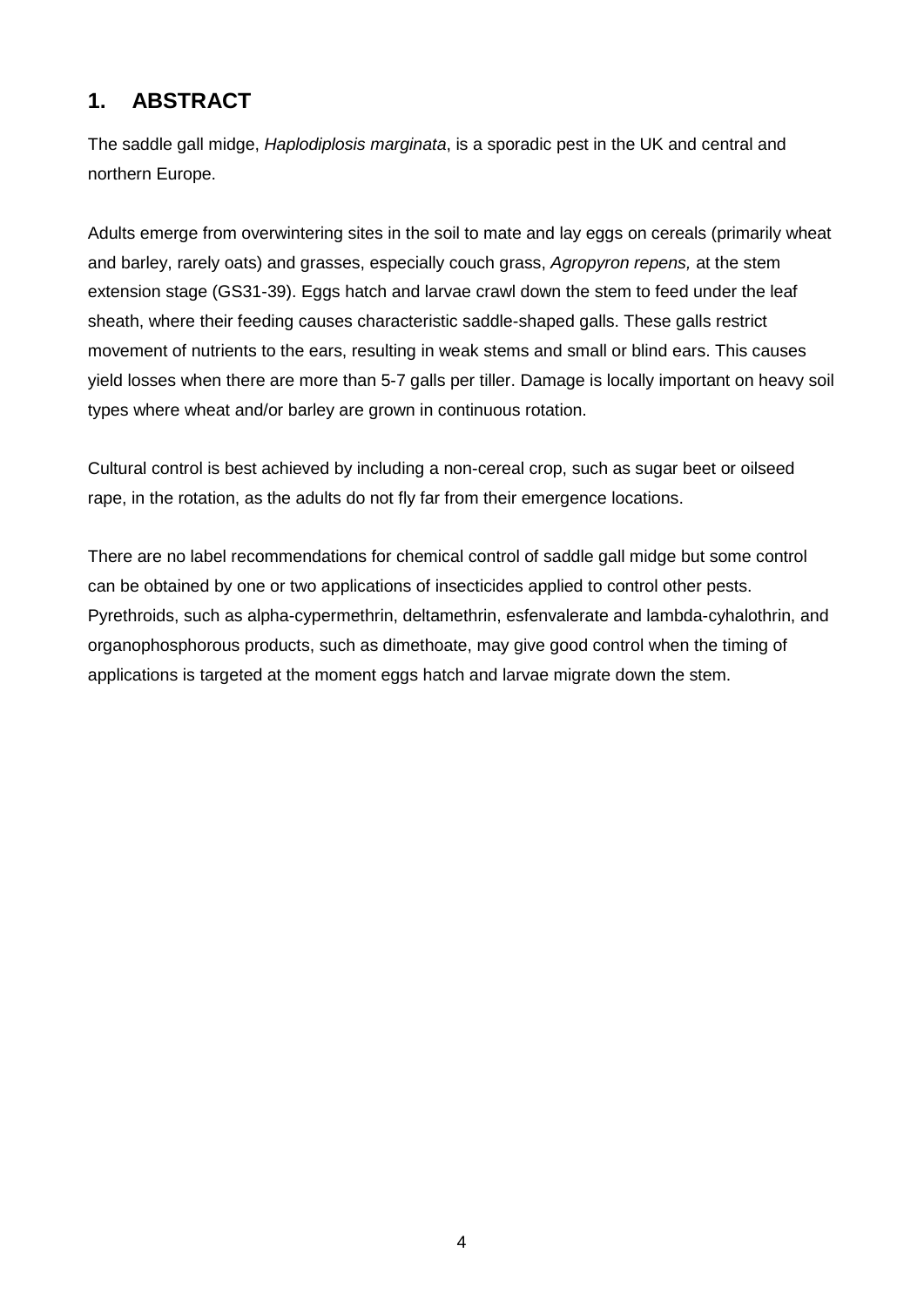## **2. INTRODUCTION**

Localised epidemics of the saddle gall midge, *Haplodiplosis marginata* (von Roser) (1840) (syn. *H. equestris* Wagner 1871) have been recorded in the last two years in central England, especially Buckinghamshire, Bedfordshire, Warwickshire, Worcestershire and Suffolk (Allison, 2010; Case, 2011; [http://farmingforum.co.uk/forums/showthread.php?t=35126;](http://farmingforum.co.uk/forums/showthread.php?t=35126) [http://www.syngenta](http://www.syngenta-crop.co.uk/sm/blogview.aspx?blogid=25&groupid=11)[crop.co.uk/sm/blogview.aspx?blogid=25&groupid=11\)](http://www.syngenta-crop.co.uk/sm/blogview.aspx?blogid=25&groupid=11). This pest is very sporadic in the UK; previous epidemics have been reported in 1968 and 1969 (Golightly and Woodville, 1974; Woodville, 1968, 1970, 1973), but until now this pest has remained below economically damaging levels. The recent epidemics have raised its profile once again, stimulating renewed interest in its ecology and methods of control. Because of its sporadic nature, few ecological studies have been conducted, and, of those, most have been done in continental Europe. This paper reviews the evidence available in the literature.

## **3. DESCRIPTION AND LIFE HISTORY**

The saddle gall midge was first recorded as a pest in 1692 and 1693 in north east Bavaria, Germany (Weidner, 1985), but was not recorded in England until 1889 in Lincolnshire (Golightly & Woodville, 1974). As its name suggests, the saddle gall midge is a fly, not unlike the orange wheat blossom midge in appearance (Figure 1), about 5 mm long (range: 2 to 5.5 mm for females).



**Figure. 1.** Adult female saddle gall midge



**Figure 2.** Saddle gall midge eggs



**Figure 3.** Saddle gall midge larva

The adults emerge from their pupation sites in the soil from late May onwards (Gratwick, 1992; Skuhravy et al., 1983), although, if spring weather is unusually warm, they can appear as early as late April (as reported by growers in 2011). Males tend to emerge first, followed by females 3-5 days later; the latter predominate towards the end of the migration period (Skuhravy et al., 1983). Emergence is influenced by temperature and moisture conditions, with warmer temperatures stimulating earlier migration, and dry conditions prohibiting it. After mating, the larger females lay their blood-red eggs (Figure 2) in a long thin raft on the upper or lower surfaces of cereal or grass leaves when the plants are at the stem extension stage (GS31-39; Zadoks et al., 1974). Each female has about 100 eggs in her ovariole, depending on size (range: 14-250). The eggs hatch within 1-2 weeks and the young larvae move down the leaf to feed on the stem under the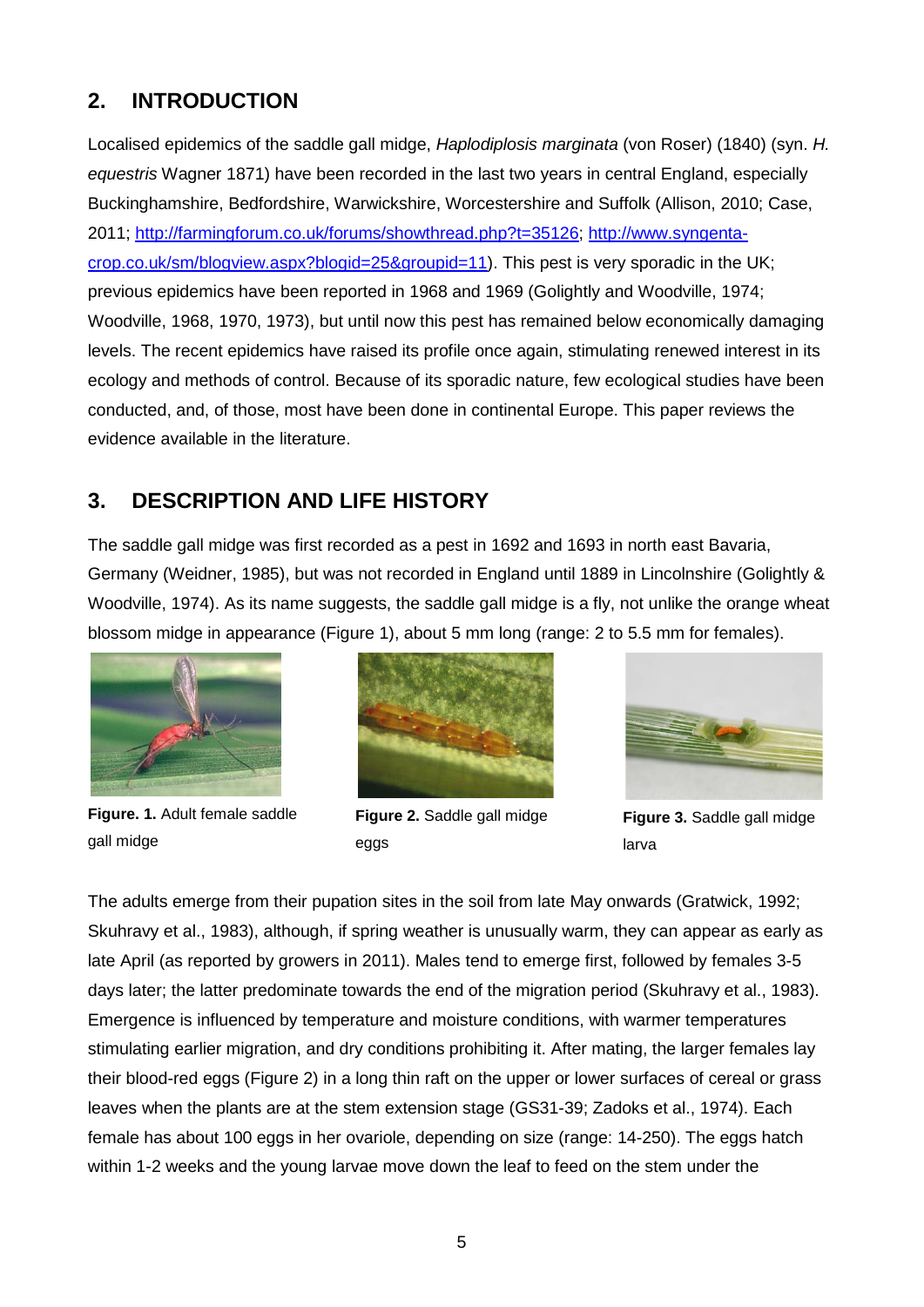protection of the leaf sheath. The larvae are initially whitish green but turn orangy-red as they grow larger (Figure 3).

Their feeding activity on the stem results in the formation of galls by the plant that resemble saddle-shaped depressions swollen at either end (Figure 4), hence the descriptive name given to the pest. These galls occur mainly on the top three internodes, but may occur on lower internodes in backward crops. The galls, however, are not as visible as depicted in Figure 4; they are usually covered by the leaf sheath and outward visible symptoms are more subtle (Figure 5).





**Figure 4.** Saddle-shaped galls on wheat **Figure 5.** Outward symptoms of infestation

The larvae achieve full size by mid-July, when they fall to the ground in search of shelter, sometimes reaching densities as high as  $6,400/m^2$  (Popov et al., 1998). They spend the rest of the year, and overwinter, as larvae in diapause in small hollows in the soil. The larvae pupate the following spring and emerge again as adults in May. If weather conditions are dry, about 75% of larvae can remain in diapause for another year, emerging when conditions may be better. However, even where weather is suitable, about 20% of larvae may remain in the soil in diapause (Popov et al., 1998).

## **4. DISTRIBUTION AND ABUNDANCE**

In addition to central England, the saddle gall midge is widely distributed throughout central and northern Europe (Figure 6). Infestations were recorded in Bulgaria, Denmark, north-west Germany, Holland, Serbia, southern Sweden and Switzerland in the 1950s and 60s (reviewed in Woodville, 1968), but also in Austria, Belgium, Czechoslovakia (now Czech Republic and Slovakia), northern France, Hungary, Netherlands (although it is regarded as rare in this country (Daamen & Stol, 1993)), Poland, Romania and the former Yugoslavia, some epidemics in later years (reviewed by Skuhravy et al., 1983, Basedow, 1986, and Popov et al., 1998). More recently, outbreaks have been recorded in France in 2010 (Anon, 2011), Germany in 2004 (Mölck, 2006) and Greece in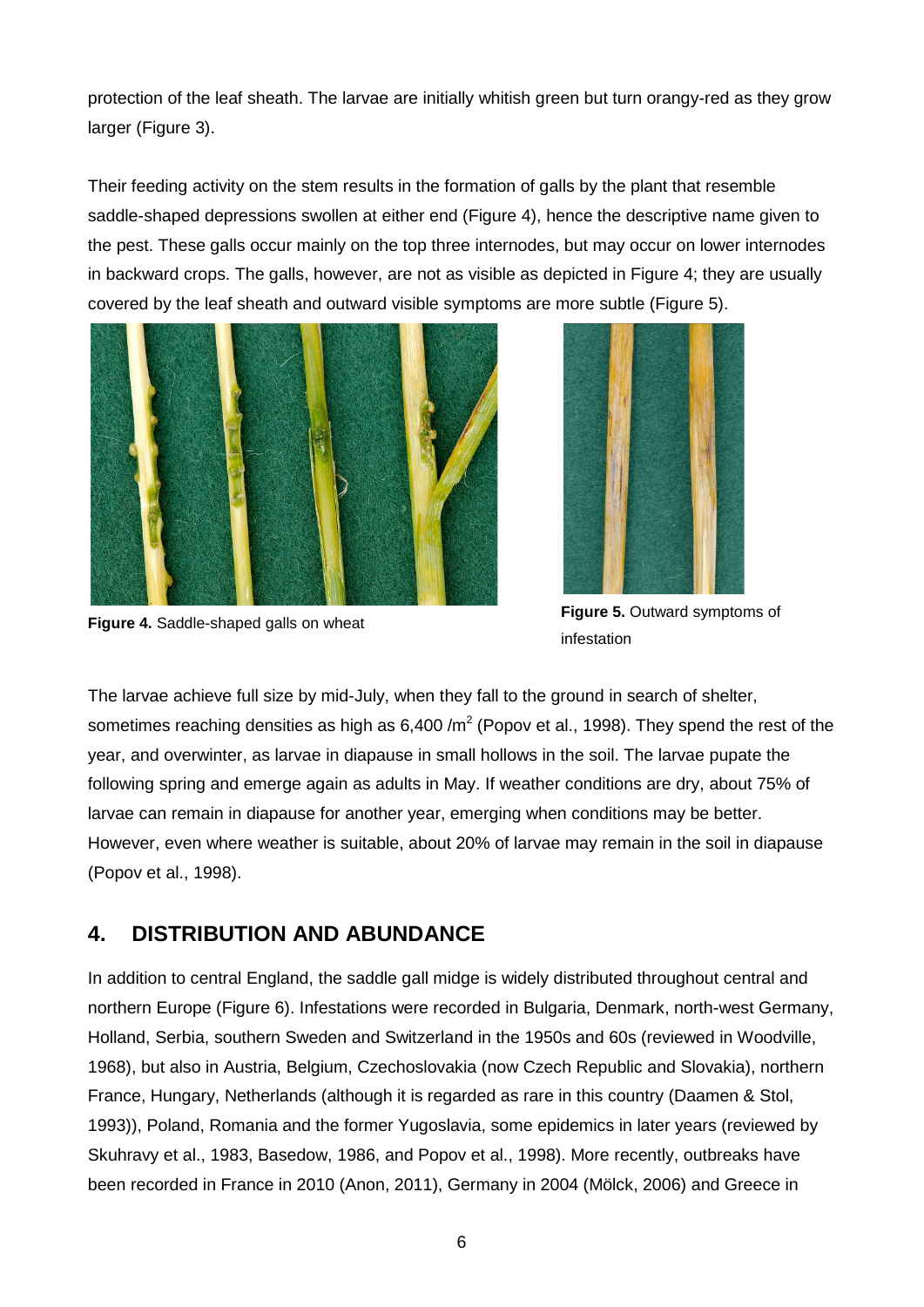2009-10 (Deligeorgidis et al., 2012). These outbreaks were attributed to the increase in the practice of growing continuous cereals. On the other hand, damage tended to be low or absent during periods of low soil temperature (<15°C) and dry weather, especially between mid April and mid May, which affected the emergence of the adults (Skuhravy et al., 1983; Popov et al., 1998). Interestingly, in the latter study, cultivation of soil to allow planting of maize in spring encouraged emergence of adults by dissipating the crust on the soil surface, even in dry weather.



**Figure 6.** Distribution of saddle gall midge in Europe. (adapted from Skuhravy et al., 1983). Shaded areas are where crop damage has been recorded at least once from 1956-1983.

## **5. HOST PLANT PREFERENCES**

Before man's development of graminaceous crops, saddle gall midge must have evolved in association with wild grasses. Of 48 species examined by Schütte (1964), couch grass, *Agropyron repens*, was the most heavily infested, followed by false barley, *Hordeum murinum* and darnel, *Lolium temulentum.* All other grass species examined including the Phalaridae, Agrostidae, Aveneae either had no larvae at all, or were only slightly infested. Within cultivated crops examined, wheat, *Triticum aestivum*, barley, *Hordeum vulgare,* and rye, *Secale cereale,* were all attacked equally, but the Einkorn wheat, *Triticum monococcum*, and oats, *Avena sativa*, remained undamaged.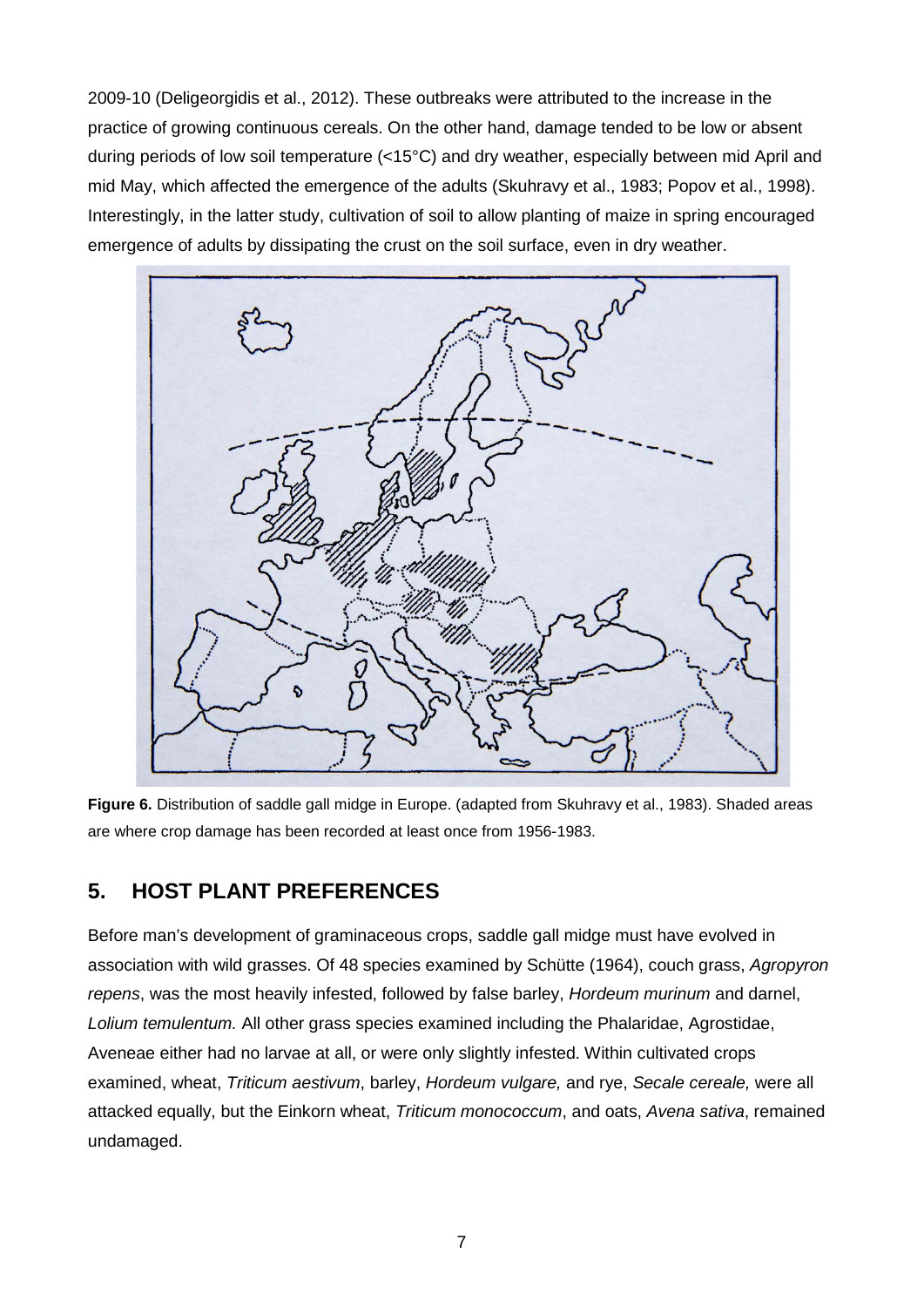Egg-laying behaviour follows these observations of plant species attacked when those host plants are available at the time of egg laying, but in their absence, females will lay eggs on many species of grass, and some non-graminaceous species such as potato, *Solanum tuberosum,* and even directly on the soil (Skuhravy et al., 1983). Skuhravy et al. (1983) suggested that oats could be used as a trap crop to reduce the infestation pressure in neighbouring fields, without causing undue yield losses. However, in the study by Woodville, 24% of spring sown oats in Bedfordshire, UK from 1967-71, and 33% (one of three fields surveyed) in 1972 were infested, so perhaps there were differences in the varieties, or the state of maturity of the plants at the time of egg hatch that determined whether oats was a suitable host plant or not (Woodville, 1973). Despite these observations, Woodville concluded that oats were a less favoured host plant than wheat or barley.

#### **6. FORECASTING AND MONITORING**

Due to its sporadic nature, it is very difficult to acquire sufficient data to construct meaningful models of population dynamics for this insect species. Even where epidemics occur more often, for example in Germany, attempts to do so have not been successful (Basedow, 1986). In a continuous winter wheat plot in Germany, two peaks of abundance were observed in a 10 year monitoring programme (1976 and 1983), but in other years, numbers remained low despite good emergence conditions in some years. Some anecdotal links to levels of rainfall in April and May have been made but with not much accuracy from a modelling point of view. There was a good positive correlation between rainfall in July and abundance of adults the following year in 8 out of ten years (1975-1985) (Basedow, 1986). High rainfall in July may have allowed easier penetration of the soil to find overwintering sites.

Monitoring of adult activity during their emergence phase can give some forewarnings of impending risk. Of the methods available, water traps were considered to be more efficient at trapping adults than sweep nets or sticky traps (Popov et al., 1998). However, major influences of weather on further development of the various life-history stages make forecasting unpredictable (Golightly & Woodville, 1974).

## **7. CROP DAMAGE**

#### **7.1. Cropping practices**

Anecdotal evidence from the UK suggests that fields growing continuous wheat or barley are more at risk than those practicing rotations with different crops. This was confirmed in Czech studies where first year barley was reported to have 12% infestation of tillers, but this rose sharply to 37 and 62% when successive barley crops were grown, and there were more galls per infested tiller (Skuhravy et al., 1983). Similar observations were made on successively-grown wheat. In addition,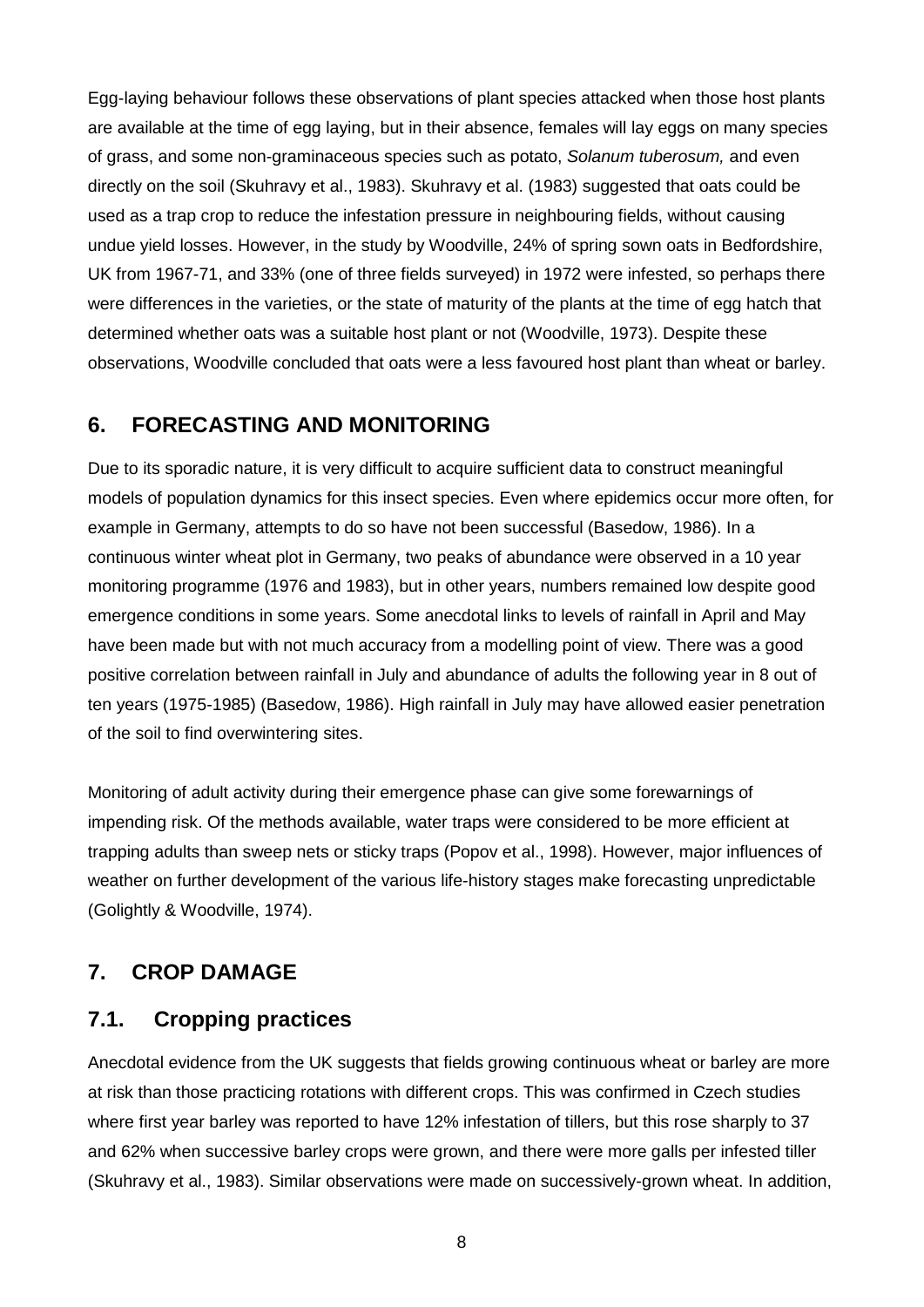later sown crops (October) had more damage than those sown in September. The latter effect was attributed to the early sown plants being at an unfavourable growth stage when the larvae hatched.

Very heavy infestations of cereals were recorded in Romania where the preceding crop was wheat (66%) or barley (44%), compared to those following maize (11%), sunflower (11%), flax (8%), beans (7%) or peas (3%) (Popov et al. 1998). These lower infestations were due to immigration from neighbouring fields. Within wheat varieties there was no sign of any resistance, but barley, rye and triticale had considerably fewer larvae per stem (less than a third) than all the wheat varieties examined, even though the proportion of tillers attacked was similar to that of wheat.

Studies in the UK in the 1970s showed that damage was maximal when, at the time of egg laying, the plants were at the stem extension stage (GS31-39; Zadoks et al, 1974), and minimal when at or past the boot stage (GS45) (Golightly & Woodville, 1974). Thus, backward winter-sown or spring sown cereals are usually at greater risk than winter sown (Gratwick, 1992). Surveys done in England from 1970-1972 showed spring barley was the most heavily infested in two of the three years (Woodville, 1973). Feeding damage can cause reductions in crop height (Rijsten, 1967; Popov et al., 1993), as well as reductions in grain yield, but secondary infections by fungi and bacteria can exacerbate losses.

## **7.2. Yield effects**

Damage to the stems causes a restriction of the nutrient flow to the grains in the ear, resulting in small, poorly developed or even blind ears (Golightly & Woodville, 1974), thus reducing yield. Yield can also be reduced by the lodging of damaged stems, which have been weakened by larval feeding activities (Golightly & Woodville, 1974; Gratwick, 1992; Nijveldt & Hulshoff, 1968).

Both kernel number and thousand grain weight (TGW) were significantly reduced by saddle gall midge larvae in studies in Romania (Figure 7; Popov et al., 1998), with consequent effects on yield. Losses of 0.6 t/ha were estimated from one study done in England in 1967 in which the range of damage was extensive (Woodville, 1968). Significant damage was reported when 5-10 galls per stem were present in Germany (Schütte, 1983), an economic threshold of 7 larvae per stem on wheat was suggested by Golightly and Woodville (1974), with lower levels suggested for barley due to its greater vulnerability to stem breaking. However, no significant relationships were found in analyses done to compare field yields with percent infestation on a wider scale (Woodville, 1973). Theoretical yield losses of 12.6% were calculated by Golightly & Woodville (1974), but much higher losses (circa 70%) were recorded in some fields in 2010 (ADAS Technical bulletin, Spring 2012).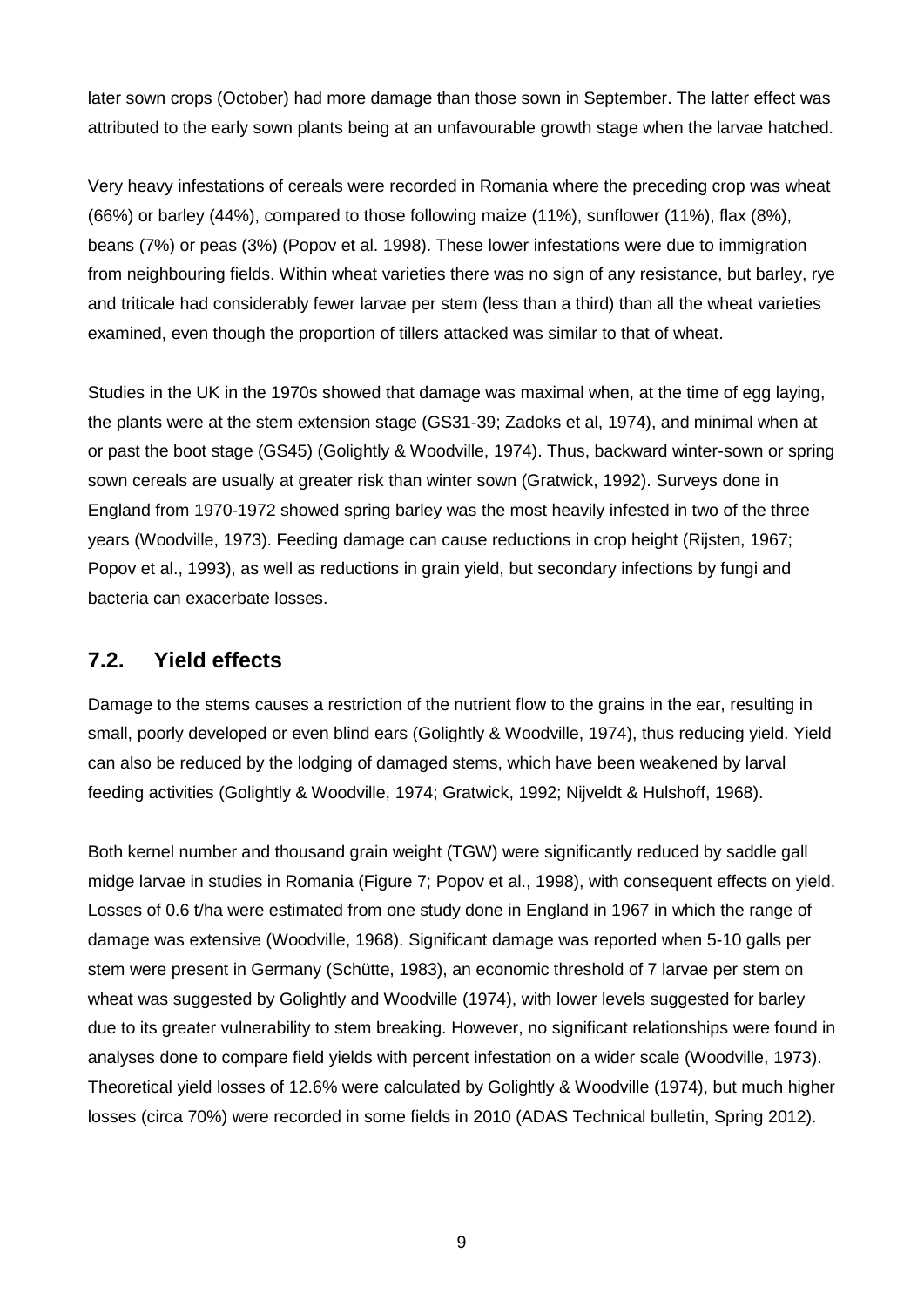

**Figure 7.** Effect of saddle gall midge larvae on the weight and number of grains per ear of wheat (after Popov *et al.*, 1998).

#### **8. CONTROL MEASURES**

#### **8.1. Thresholds**

Few trials have established realistic thresholds for control, but one study in Romania suggested that effective treatments applied at the appropriate timing where there were 30 larvae/ $m^2$  in the soil would give economic returns (Popov et al., 1998). However, Golightly and Woodville (1974) and Gratwick (1992) cited populations of 5-12 million larvae/ha ( $>500/m^2$ ) before economic damage would be caused. At later stages, Woodville (1973) cited a Danish threshold of 5 eggs per tiller as a level at which yield reduction would occur, not dissimilar to the 7 larvae per tiller proposed by Golightly & Woodville (1974).

#### **8.2. Insecticides**

#### **8.2.1. Soil applied**

Attempts to control the larvae in fields yet to be sown with spring crops such as maize or soya were not very effective. Applications of chlorpyrifos (as Lorsban at 5kg/ha; Dow), lindane (as Lindatox 20 at 5 l/ha), dimethoate (as Sinoratox R 35 at 4 l/ha or Sinoratox 5G at 40 kg/ha) and various dusts, gave poor control (<53%) (Popov et al., 1998). This was probably due to the difficulty of getting sufficient penetration of the soil to where the larvae were living.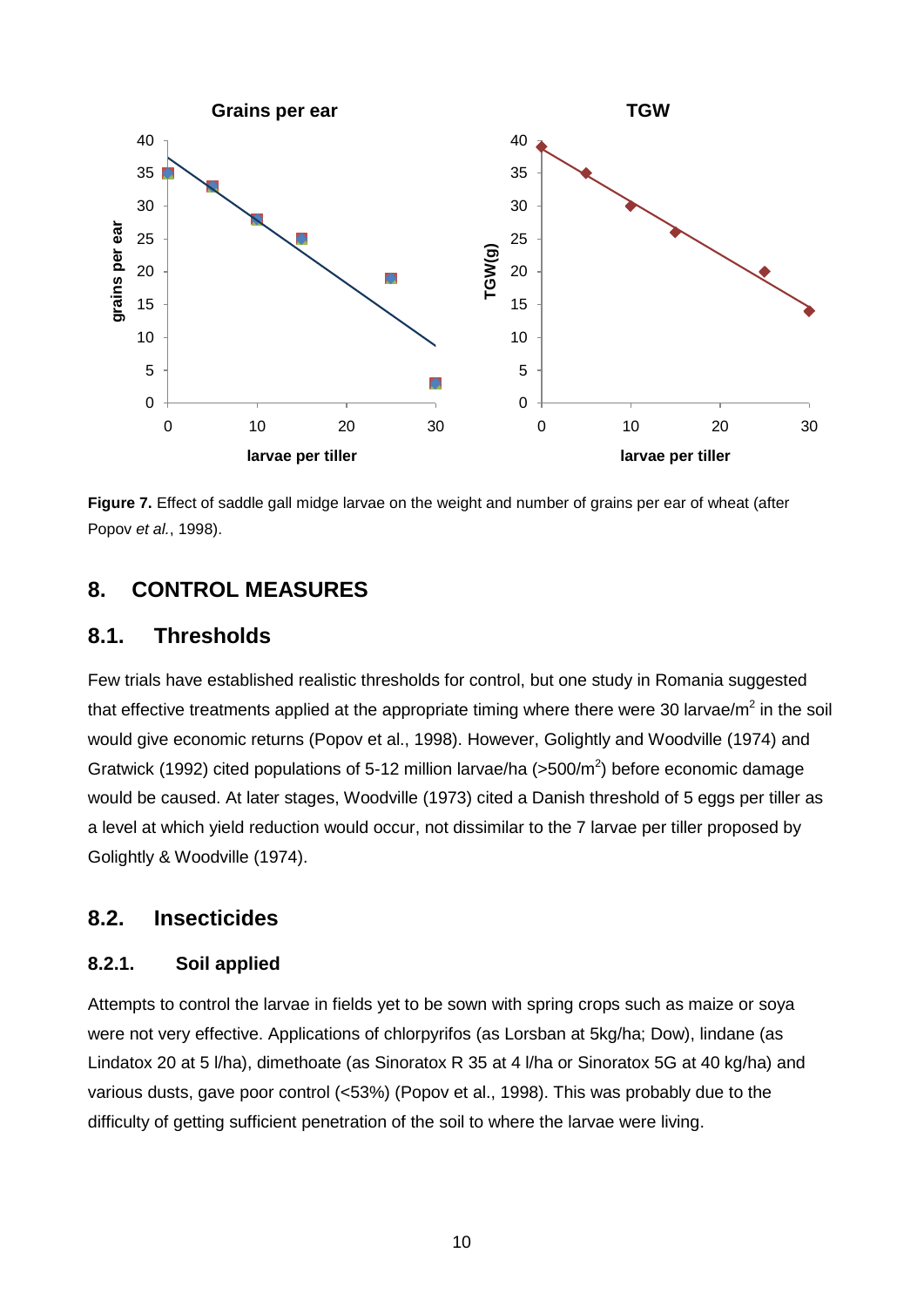#### **8.2.2. Foliar applied**

Foliar sprays have a much better chance of success if the application is timed to coincide with egg hatch and subsequent larval migration down the stem to the leaf sheath. Control of larvae once underneath the leaf sheath is very difficult (Gratwick, 1992). However, none of the currently available insecticides approved for use in cereals in the UK and also most of Europe, mention saddle gall midge on their labels, probably because of the sporadic nature of this pest's attacks, which make it difficult to predict when epidemics will occur, and therefore also difficult to set up registration trials to gather evidence of efficacy. Some evidence of the effectiveness of control measures is available in the literature, although many of the chemicals mentioned (mostly organophosphorous (OP) products) have long since been withdrawn from use in the UK due to their hazardous nature. These include fenitrothion, DDT plus parathion and fenitrothion (Woodville, 1973; Golightly & Woodville, 1974; Skuhravy, 1982).

The number and timing of applications of insecticides can be critical. In one trial done in Romania in 1986, when conditions for saddle gall midge colonization were very favourable (with 90% of tillers attacked), one application of alpha-cypermethrin (as Fastac at 0.1 l/ha; Cyanamid) on 5 May gave only 63% control, but later single applications gave less. Best control was given by three applications approximately two weeks apart, but good control was also achieved with two sprays, especially when one was applied in early May (Figure 8; after Popov et al., 1998).

Experiments done by the same authors with currently available insecticides in Romania showed that pyrethroids; deltamethrin, alpha-cypermethrin, lambda-cyhalothrin and esfenvalerate all gave excellent control, comparable to if not slightly better than that given by dimethoate, and older OP products (Table 1; Popov et al., 1998). No mention was made of the number of applications however.



**Figure 8.** Effect of timing of sprays on control of saddle gall midge in 1986 (after Popov et al., 1998).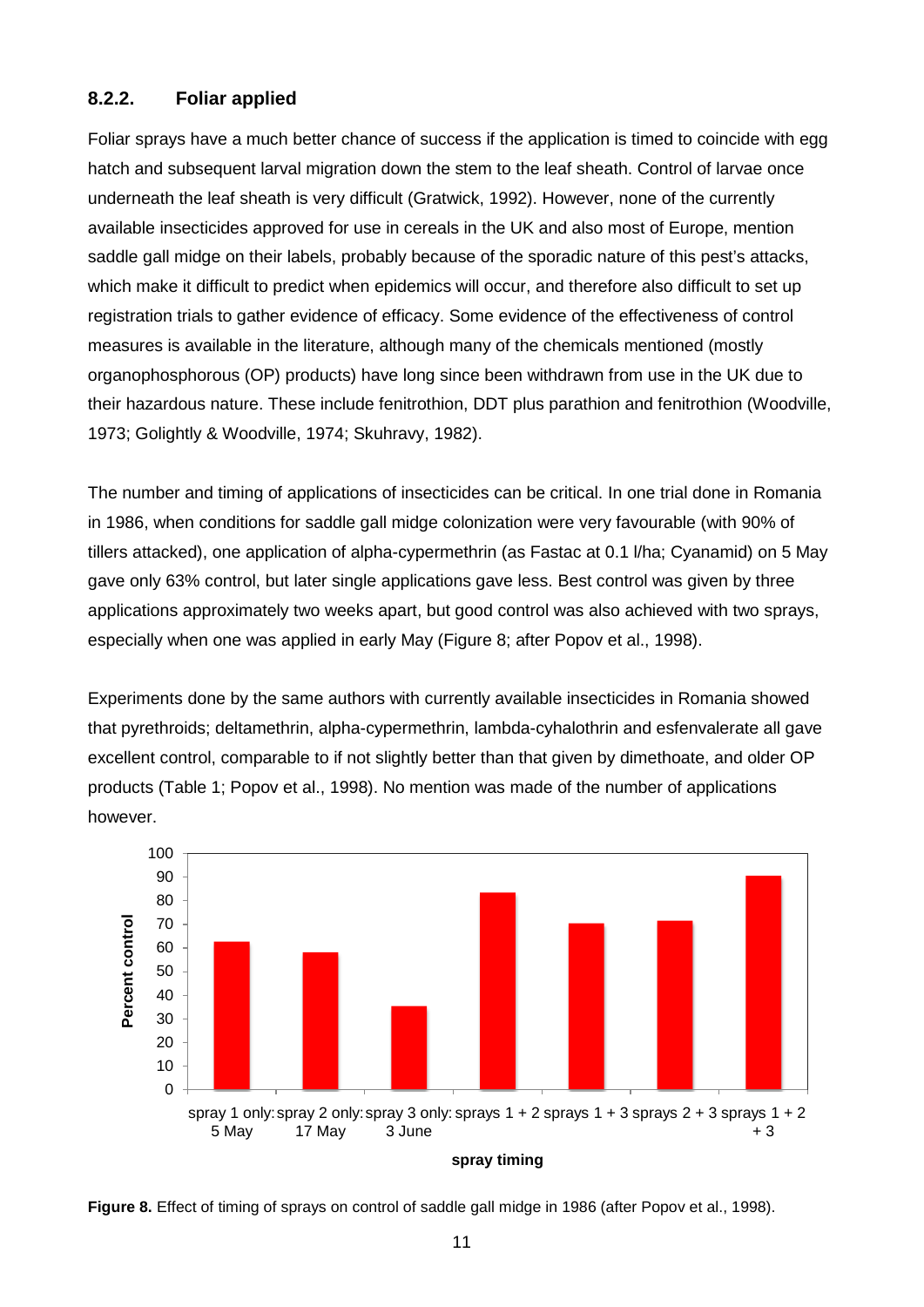| Treatment          | Product           | Dose      | Rate of product g/ha | % control       |
|--------------------|-------------------|-----------|----------------------|-----------------|
| (a.i.)             |                   | g a.i./ha |                      |                 |
| Untreated          |                   | ۰         | ۰                    | (58.3 % damage) |
| OP's               |                   |           |                      |                 |
| Dimethoate         | Sinoratox 30 EC   | 1200      | 4000                 | 84.0            |
| <b>Pyrethroids</b> |                   |           |                      |                 |
| Deltamethrin       | Decis 2.5 EC      | 7.5       | 300                  | 86.5            |
| Alpha-cypermethrin | Fastac 10 EC      | 10        | 100                  | 90.2            |
| Lambda-cyhalothrin | Karate 2.5 EC     | 7.5       | 300                  | 86.4            |
| Esfenvalerate      | Sumi-Alpha 2.5 CE | 7.5       | 300                  | 83.7            |

**Table 1.** Efficacy of insecticides against saddle gall midge: mean of three years (after Popov et al., 1998).

## **8.3. Cultural control**

Given the poor ability of adult midges to fly far from their overwintering sites, infestation of crops is inevitably greater where cereals are grown in continuous rotation in the same field. The use of rotations that include a non-cereal crop, such as sugar beet, potatoes or oilseed rape every two years or so, will help reduce numbers of midge larvae below damaging levels. Early sowing of cereals in higher risk areas may also help the crops get past the susceptible stages before the adult midges emerge (Golightly & Woodville, 1974; Gratwick, 1992). Use of winter sown oats as a break crop, but also to act as a trap crop on which eggs are laid but damage is slight, may also be a useful practice (Gratwick, 1992; Skuhravy et al, 1983).

No evidence of resistant varieties has been recorded, and this was reinforced by a study on the effect of leaf hairiness on gall formation in an infested site in the Netherlands; all cultivars tested, hairy or otherwise became heavily infested (Lange and Jochemsen, 1987).

Control of susceptible grass weeds in and around wheat and barley fields have been suggested as a means of reducing risk (Woodville, 1968).

## **8.4. Biological control**

Consumption of larvae in the soil by soil-inhabiting predators, such as carabid and staphylinid beetles and spiders, may give some control (Golightly & Woodville, 1974; Basedow, 1986), although no hard evidence has been reported for this. The larvae when feeding on plants can also be attacked by the parasitoid, *Platygatser equestris* (Spittler, 1969). As many as 26.5% of larvae collected from wheat in a long-term study in Germany were parasitized in 1976, but few were found in other years (Basedow, 1986). One specimen of the species, *Chrysocharis seiuncta* was also identified.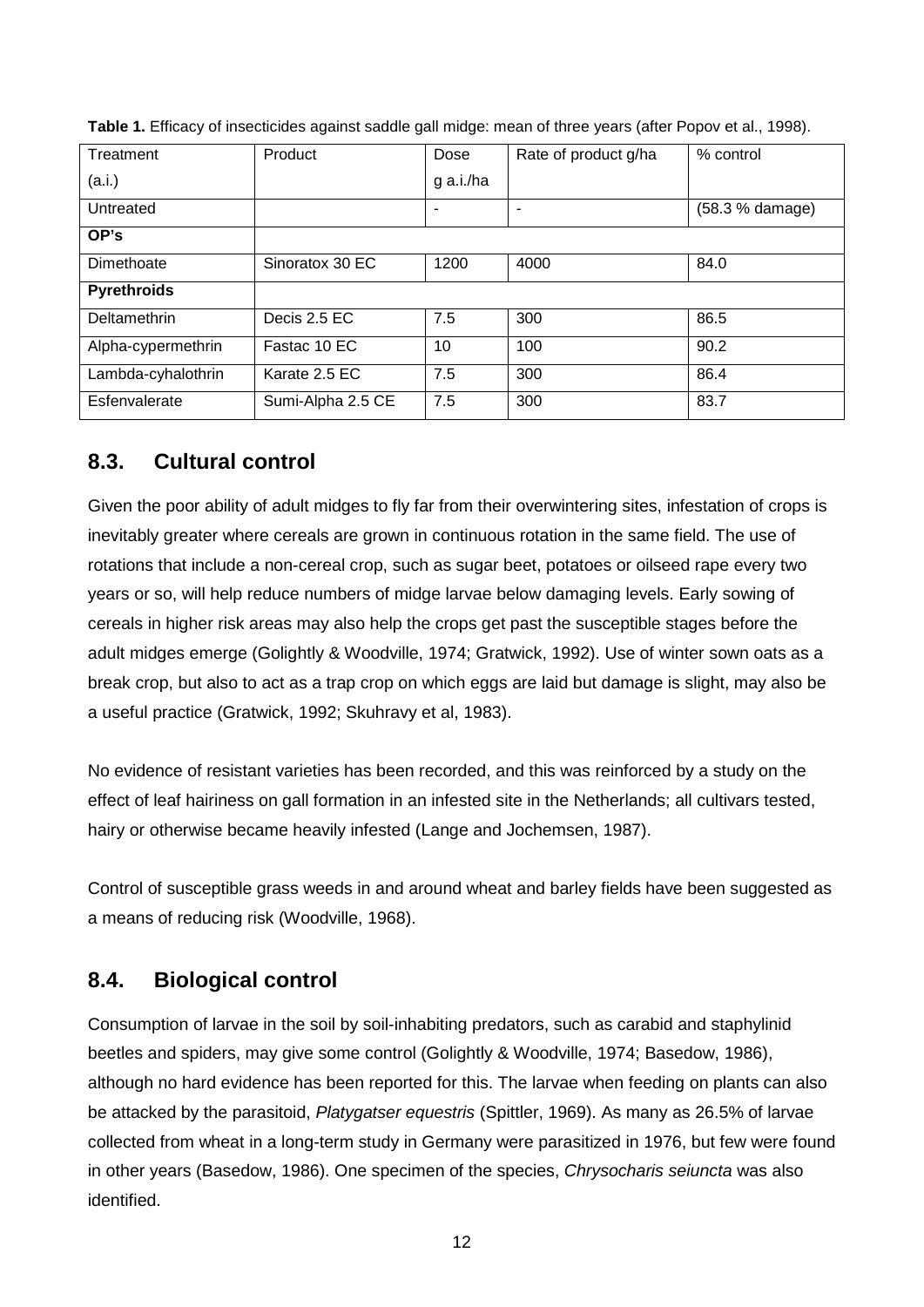## **9. CONCLUSION**

Saddle gall midge has the potential to be a serious pest of cereals, especially wheat and barley in Central and Northern Europe where the climate is suitable for their development. However, it is only a sporadic pest occurring at low levels in most years, but rarely achieving yield-reducing levels, even in its most favourable locations. This may be due to poor co-ordination of its emergence timing with susceptible growth stages in the cereal crops that it attacks, and to detrimental weather conditions at the most vulnerable stages in its life cycle, namely when eggs hatch and newly emerged larvae are seeking feeding sites, and when larvae drop off onto the soil to enter diapause. When all these events are favourable to the pest, serious losses can occur.

Cultural control by including a non-cereal crop in the rotation can reduce risk of infestation, as adults do not fly very far from their overwintering sites. Chemical control can be given by OP and pyrethroid insecticides used to control other pests; there are no label recommendations specifically to control saddle gall midge. Timing of application is crucial to target the migration of larvae from egg-laying sites on the leaves to their feeding sites under leaf sheaths.

## **10. ACKNOWLEDGEMENTS**

Thanks are due to Amy Cawood and Caroline Nicholls (HGCA) of the Agriculture and Horticulture Development Board for help and support.

## **11. REFERENCES**

**Allison, R. 2010**. Gall midge outbreak may force re-think on 2010 cropping plans. *Farmers Weekly*. [http://www.fwi.co.uk/Articles/30/07/2010/122574/Gall-midge-outbreak-may-force](http://www.fwi.co.uk/Articles/30/07/2010/122574/Gall-midge-outbreak-may-force-rethink-on-2010-cropping.htm)[rethink-on-2010-cropping.htm](http://www.fwi.co.uk/Articles/30/07/2010/122574/Gall-midge-outbreak-may-force-rethink-on-2010-cropping.htm)

**Anon 2011.** Faible pression pour les ravageurs de printemps en 2011. *Arvalis Choisir 2011*, 170.

- **Basedow, T. 1986.** Die Abundanzdynamik der Sattelmücke, *Haplodiplosis marginata* (von Roser) Dipt., Cecidomyiidae), bei Fruchtwechsel, bei wiederholtem and bei permanentem Anbau von Weizen. *Journal of Applied Entomology* **102**: 11-19.
- **Case, P. 2011.** Saddle gall midge outbreaks seen for a second year. *Farmers Weekly*. [http://www.fwi.co.uk/Articles/10/05/2011/126724/Saddle-gall-midge-outbreaks-seen-for](http://www.fwi.co.uk/Articles/10/05/2011/126724/Saddle-gall-midge-outbreaks-seen-for-second-year.htm)[second-year.htm](http://www.fwi.co.uk/Articles/10/05/2011/126724/Saddle-gall-midge-outbreaks-seen-for-second-year.htm)
- **Daamen, R.A. and Stol, W. 1993.** Surveys of cereal diseases and pests in the Netherlands. 6. Occurrence of insect pests in winter wheat. *Netherlands Journal of Plant Pathology* **99 (Supplement 3):** 51-56.
- **Deligeorgidis, P.N., Deligeorgidis, N.P., Ipsilandis, C.G., Vardiabasis,A., Vayopoulou, M., Giakalis, L. and G. Sidiropoulos, G. 2012.** Four common insects of durum wheat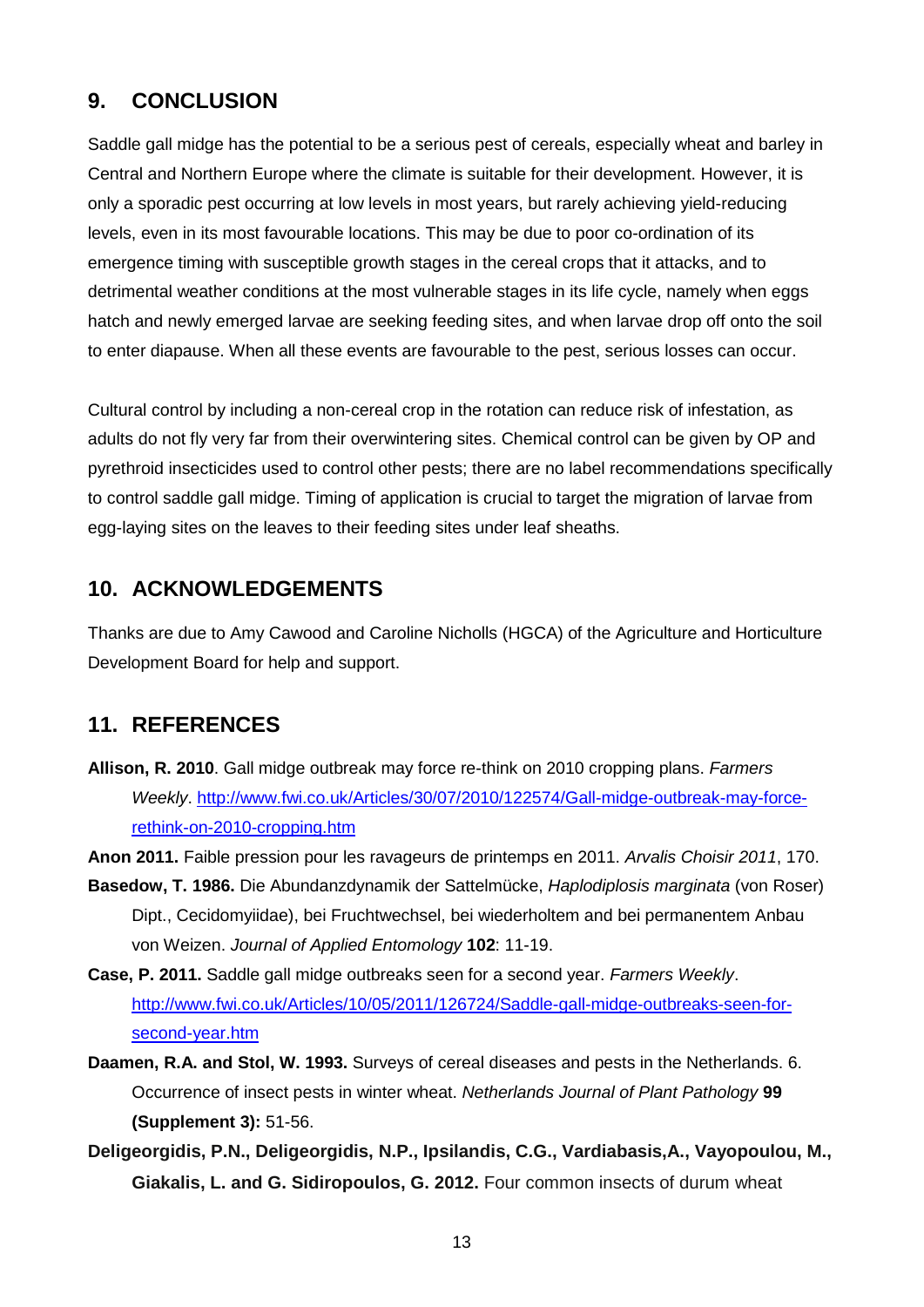cultivations in Western Macedonia, Greece. *ISRN Agronomy* **2012:** article ID 781012, 1- 4.

- **Golightly, W.H. and Woodville, H.C. 1974.** Studies of recent outbreaks of saddle gall midge. *Annals of Applied Biology*, **77:** 97-101.
- **Gratwick, M. 1992 (ed).** Saddle gall midge. Chapter 60 *In: Crop Pests in the UK*. A collected edition of MAFF leaflets. Chapman & Hall, London, pp 306-309.
- **Lange, W. & Jochemsen, G. 1987.** Leaf hairs in common wheat are no deterrent to attack by the saddle gall midge. *Cereal Research Communications***15:** 255-258.
- **Mölcke. 2006.** Erfahrung mit Prognose und Bekämpfung des Schadauftretens von Sattelmücken und Weizelgallmücken (Diptera: Cecidomyiidae) in Schleswig-Holstein. *Deutsche Pflanzenschutz* **55:** 227.
- **Nijveldt, W.C. and Hulshoff, A.J.A. 1968.** Waarnemingen inzake de tarwestengelgalmug *Haplodiplosis equestris* Wagner in Nederland. *Pflantenziektenkundige Dienst, Wageningen, Meded* **144:** 1-77.
- **Popov, C., Petcu, L. and Barbulescu, A. 1998.** Researches on biology, ecology and control of saddle gall midge (*Haplodiplosis marginata* von Roser) in Romania. *Romanian Agricultural Research* **9-10:** 67-77.
- **Rijsten, E.G. 1967.** Occurrence and control of *Haplodiplosis equestris* in Holland*. Pflanzenschutz Nachrichten Bayer* **1967(4):** 674-680.
- **Schütte, F. 1964.** Zur Anfälligkeit einiger Getreide- und Gräserarten gengen *Haplodiplosis equestris* (Wagner). *Anz. Scadlingskde* **37:** 129-132.
- **Schütte, F. 1983.** Sattelmücke. Informationen zum intergrierten Pflanzenschutz. *Nachrichtenbl. Deut. Pflanzenschutzzd. (Braunsweig)* **35:** 109.
- **Skuhravy, V. 1982.** The saddle gall midge, *Haplodiplosis marginata* (von Roser) (Diptera, Cecidomyiidae), an important pest of wheat and barley in Czechoslovakia. *Folia Fac. Scient. Nat. Univ. Purkynianae Brunensis, 23/Biol* **74(7):** 133-135.
- **Skuhravy, V. Skuhrava, M. and Brewer, W.J. 1983.** Ecology of the saddle gall midge *Haplodiplosis marginata* (von Roser) (Diptera, Cecidomyiidae). *Zietschrift für Angewandte Entomologie* **96:** 476-490.
- **Spittler, H. 1969.** Beiträge zur Morphologie und Ökologie des Sattelmückenparasitien *Platygaster equestris* nov. spec. (Hymenopt., Proctotrupoidea, Scelionidae) unter besonderer Berücksichtigung seines abundanzdynamischen Einflusses auf *Haplodiplosis euquestris*  Wagner (Diptera, Cecidomyiidae). *Zietschrift für Angewandte Entomologie* **63:** 353-381.
- **Weidner, H. 1985.** Die Sattelmücke *Haplodiplosis equestris* (Wagner, 1871), ein Gersten- und Weizenschadling in Nordost-Bayern in den Jahren 1692 und 1693 (Diptera, Cecidomyiidae). *Anzeiger fur Schadlingskunde, Pflanzenschutz, Umweltschutz* **58(4):** 65-68.
- **Woodville, H.C. 1968.** Saddle gall midge survey on barley 1967. *Plant Pathology* **17:** 64-66.